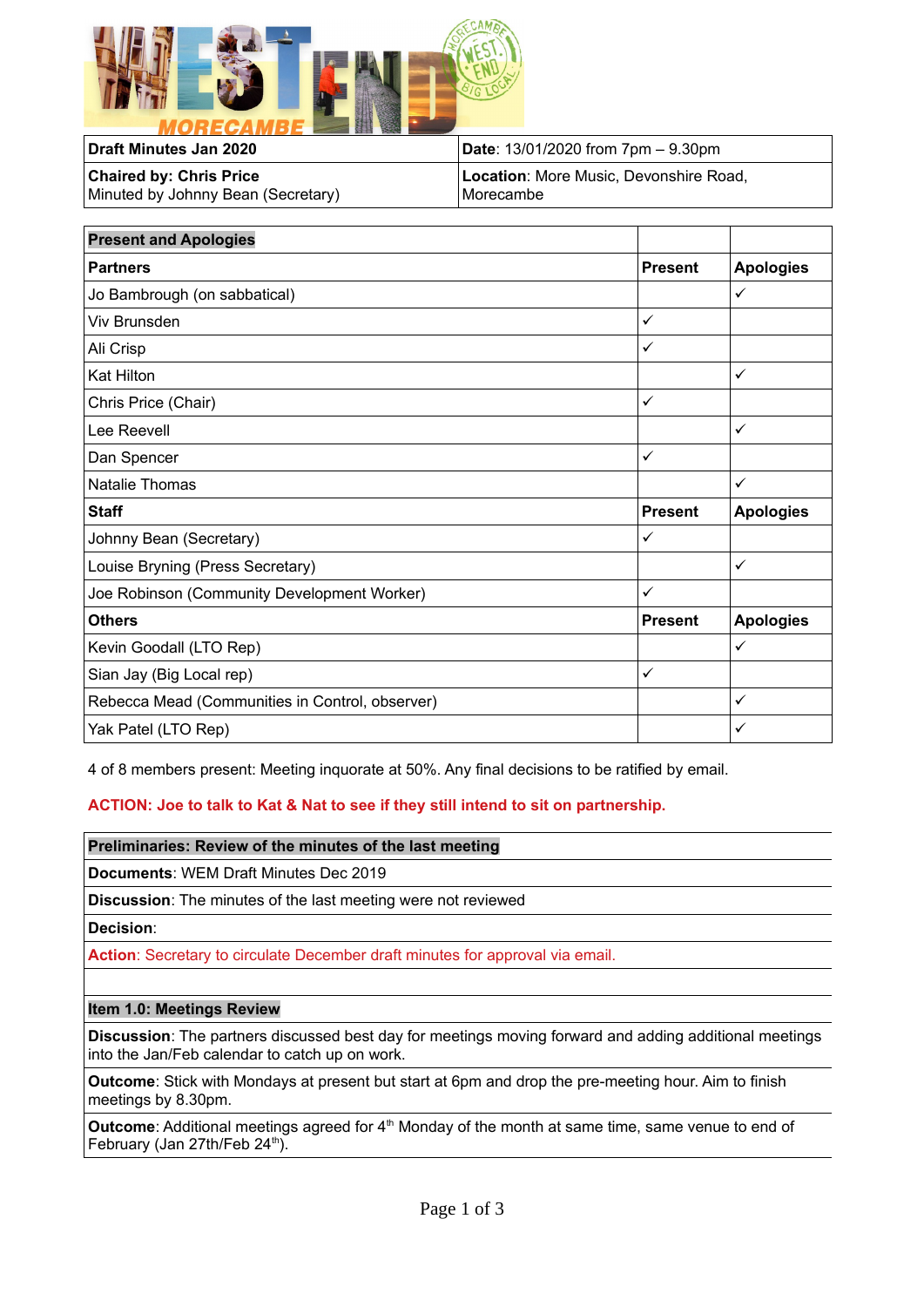

**Action**: Secretary to confirm additional room bookings with More Music.

## **Item 2.0: Stanley's Update**

**Guest**: Robyn Thomas, Manager, Stanley's Community Centre

**Discussion**: Robyn gave an in-depth update on the current status of activities at Stanley's to the partnership, after which a discussion took place regarding possible best ways forward to develop a partnership with Stanley's.

**Outcome**: Partnership thanked Robyn for her update and her amazing work, and asked if she might be able, within her role, to pull together an audit of local organisation's needs to see how they match with WEM's Action Plan outcomes. Robyn asked if WEM could attend the next ICC (Integrated Community Care) meeting at Heysham Health Centre on Fri 14<sup>th</sup> Feb. Viv, Chris and Ali all available to attend. **Outcome**: The partnership agreed they need to reflect on the update from Robyn, and view this as the beginning of a longer-term relationship, and would be inviting Robyn back again to future meetings. Robyn agreed to put a proposal together for spending the £3k with Viv's support Robyn left the meeting at this point.

**Action**: Yak to send monitoring form to Stanley's.

### **Item 3.0: Draft Engagement Plan strategy**

**Documents**: The CDW handed out copies of his draft engagement plan strategy.

**Discussion**: It was reported that in response to the results of Local Trust's investigation into various complaints about how Big Lottery funding is being used in Morecambe, Local Trust were able to confirm that they were completely satisfied that things had been handled appropriately.

**Discussion**: The proposed engagement strategy covers the next 5 /6 months and is aimed at attracting new members to the partnership and put the WEM message across to the public. Need to confirm the recruitment process.

**Outcome**: Agreed that people need to formally apply to be a partner, so a 'formal application' stage needs inserting in the new member process. Applications are considered en masse by the partnership. Process is therefore: i) informal conversation, ii) formal application, iii) considered by partnership, iv) induction sheet, v) invitation to observe a meeting.

**Outcome**: Need asap i) printed newsletter/publicity needed to generate interest, ii) hold an open recruitment day and iii) hold drop-in for residents. Aim for open meeting, mid March, midweek evening event at school venue.

**Action:** The CDW to circulate the draft engagement strategy by email. **Action**: Viv to look at and develop the recruitment pack. Action: The CDW to prepare skeleton newsletter for review at next meeting on Jan 27<sup>th</sup>.

### **Item 4.0: Community Chest**

**Documents**: Dec 2019 scoring notes.

**Discussion**: Viv asked for confirmation of the recommendation to approve the Community Chest application from the West End & Heysham (North) Allotment group and also gave recommendation that we exceed the £500 asked for and instead give them the 2k to finish the project.

**Outcome**: Both recommendations were approved by all present. Final quorate approval required by email.

**Action**: Yak to issue grant letter to Allotment group.

**Action**: The Secretary to circulate Allotment application and scoring for final approval.

### **Any Other Business**